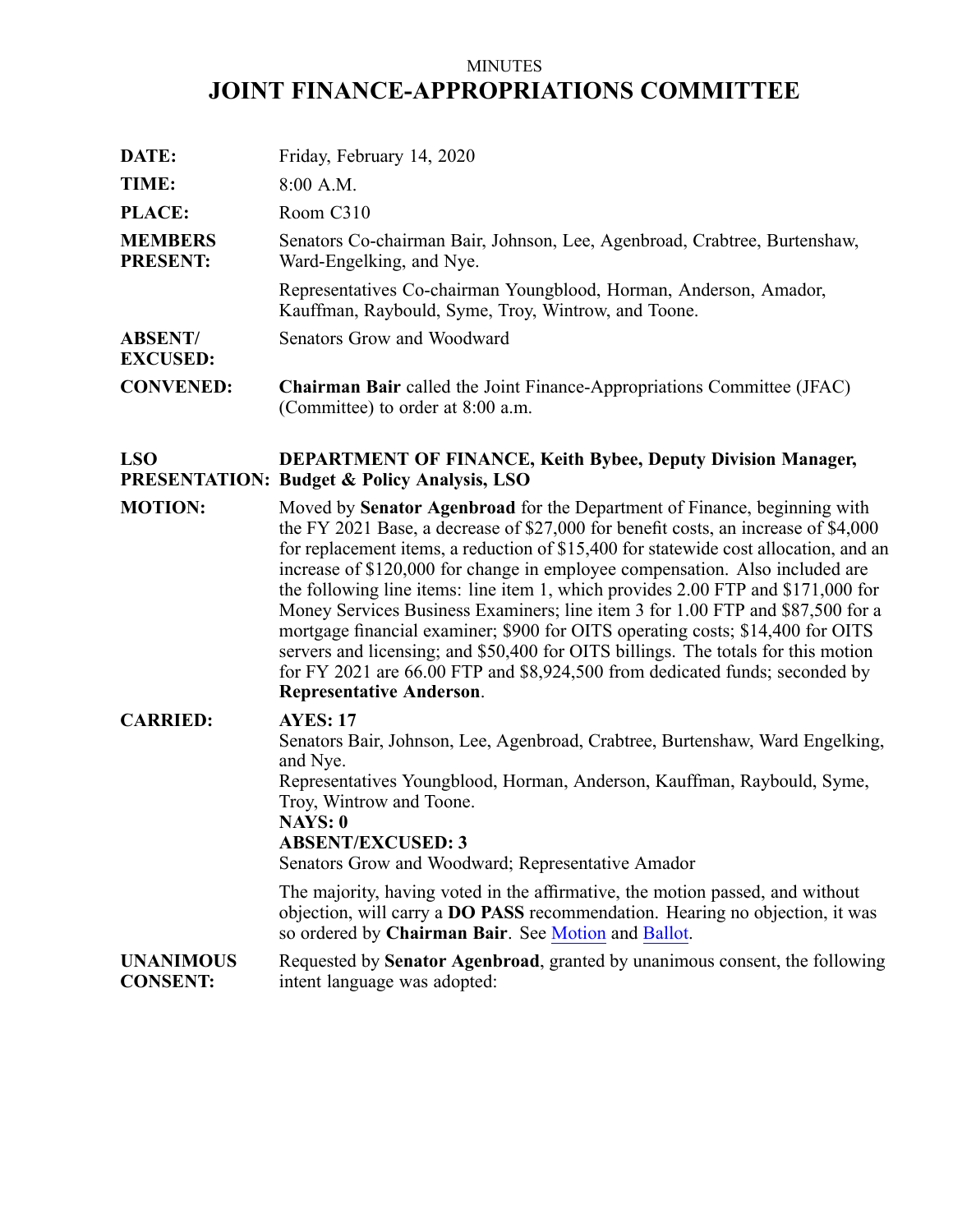**INTENT LANGUAGE:** SECTION 3. CONTINUOUS APPROPRIATION AUTHORITY. The Department of Finance is hereby granted continuous appropriation authority for reimbursement of persons to whom the Idaho courts have made <sup>a</sup> final determination of actual damages resulting from acts constituting violations of the Idaho Residential Mortgage Practices Act by <sup>a</sup> mortgage broker, mortgage lender, or mortgage loan originator who was licensed or required to be licensed pursuan<sup>t</sup> to Chapter 31, Title 26, Idaho Code.

> SECTION 4. REAPPROPRIATION AUTHORITY. There is hereby reappropriated to the Department of Finance any unexpended and unencumbered balances appropriated or reappropriated to the Department of Finance from the State Regulatory Fund for construction and building expenses for fiscal year 2020, in an amount not to exceed \$1,800,000 from the State Regulatory Fund, to be used for nonrecurring expenditures related to building and construction costs for the period July 1, 2020, through June 30, 2021. The State Controller shall confirm the reappropriation amount, by fund, expense class, and program, with the Legislative Services Office prior to processing the reappropriation authorized herein.

#### **LSO PRESENTATION: Budget & Policy Analysis, LSO DEPARTMENT OF INSURANCE, Keith Bybee, Deputy Division Manager,**

**MOTION:** Moved by **Representative Troy** for the Department of Insurance, beginning with the FY 2021 Base, <sup>a</sup> decrease of \$22,900 for benefit costs, an increase of \$128,200 for replacement items, an increase of \$64,400 for statewide cost allocation, and an increase of \$103,100 for change in employee compensation. Also included are the following line items: \$1,000 for OITS operating costs; \$19,800 for OITS servers and licensing; and \$46,800 for OITS billings. The totals for this motion for FY 2021 are 71.5 FTP, \$9,228,700 from dedicated funds, and \$689,100 from federal funds for <sup>a</sup> grand total of \$9,917,800; seconded by **Senator Agenbroad**.

## **CARRIED: AYES: 17**

Senators Bair, Johnson, Lee, Agenbroad, Crabtree, Burtenshaw, Ward Engelking, and Nye.

Representatives Youngblood, Horman, Anderson, Kauffman, Raybould, Syme, Troy, Wintrow and Toone.

### **NAYS: 0**

#### **ABSENT/EXCUSED: 3**

Senators Grow and Woodward; Representative Amador

The majority, having voted in the affirmative, the motion passed, and without objection, will carry <sup>a</sup> DO PASS recommendation. Hearing no objection, it was so ordered by **Chairman Bair**. See [Motion](https://legislature.idaho.gov/wp-content/uploads/budget/JFAC/sessionrecord/2020/6.Economic Development/Insurance, Department of/~Budget Setting/February 14, 2020/A.Motion.pdf?1582641992) and [Ballot](https://legislature.idaho.gov/wp-content/uploads/budget/JFAC/sessionrecord/2020/6.Economic Development/Insurance, Department of/~Budget Setting/February 14, 2020/A.Ballot.pdf?1582641992).

#### **LSO PRESENTATION: GOVERNOR, Keith Bybee, Deputy Division Manager, Budget & Policy WORKFORCE DEVELOPMENT COUNCIL, OFFICE OF THE Analysis, LSO**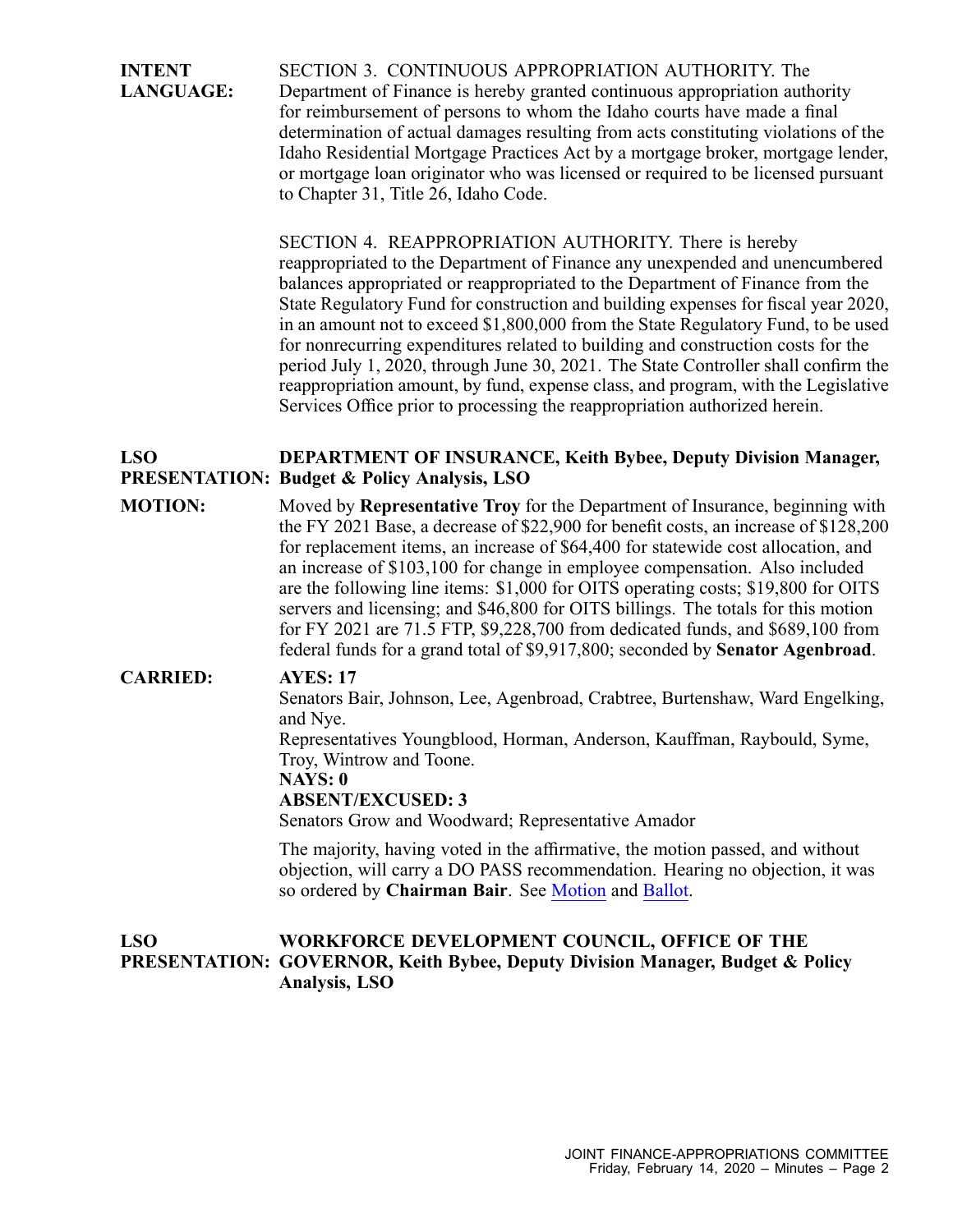| <b>MOTION:</b>                                  | Moved by <b>Representative Syme</b> for the Workforce Development Council,<br>beginning with the FY 2021 Base, a decrease of \$2,000 for benefit costs, an<br>increase of \$2,300 for statewide cost allocation, and an increase of \$8,500 for<br>change in employee compensation. Also included are the following line items:<br>line item 1, which provides \$4,315,500, one-time for additional grant awards; a<br>shift of \$3,200 from federal funds to the Workforce Development Training Fund<br>due to declining federal revenues; \$100 for OITS operating costs; and \$800 for<br>OITS servers and licensing. The totals for this motion for FY 2021 are 5.00 FTP,<br>\$12,751,300 from dedicated funds, and \$143,500 from federal funds for a grand<br>total of \$12,894,800; seconded by Senator Johnson. |
|-------------------------------------------------|-------------------------------------------------------------------------------------------------------------------------------------------------------------------------------------------------------------------------------------------------------------------------------------------------------------------------------------------------------------------------------------------------------------------------------------------------------------------------------------------------------------------------------------------------------------------------------------------------------------------------------------------------------------------------------------------------------------------------------------------------------------------------------------------------------------------------|
| <b>DISCUSSION:</b>                              | <b>Representative Syme</b> explained the merits of the motion.                                                                                                                                                                                                                                                                                                                                                                                                                                                                                                                                                                                                                                                                                                                                                          |
| <b>CARRIED:</b>                                 | <b>AYES: 17</b><br>Senators Bair, Johnson, Lee, Agenbroad, Crabtree, Burtenshaw, Ward Engelking,<br>and Nye.<br>Representatives Youngblood, Horman, Anderson, Kauffman, Raybould, Syme,<br>Troy, Wintrow and Toone.<br>NAYS: 0<br><b>ABSENT/EXCUSED: 3</b><br>Senators Grow and Woodward; Representative Amador                                                                                                                                                                                                                                                                                                                                                                                                                                                                                                         |
|                                                 | The majority, having voted in the affirmative, the motion passed, and without<br>objection, will carry a DO PASS recommendation. Hearing no objection, it was<br>so ordered by Chairman Bair. See Motion and Ballot                                                                                                                                                                                                                                                                                                                                                                                                                                                                                                                                                                                                     |
| <b>LSO</b><br><b>PRESENTATION: Analyst, LSO</b> | PUBLIC HEALTH DISTRICTS, Jared Tatro, Principal Budget & Policy                                                                                                                                                                                                                                                                                                                                                                                                                                                                                                                                                                                                                                                                                                                                                         |
| <b>MOTION:</b>                                  | Moved by <b>Senator Lee</b> for the Public Health Districts, beginning with the FY<br>2021 Base, a decrease of \$36,200 for benefit costs, an increase of \$8,000 for<br>statewide cost allocation, and an increase of \$174,000 for the change in employee<br>compensation. Also included are the following adjustments: add \$105,400 for<br>the community health collaborative as requested in line item 2; add \$1,200 for<br>the OITS operating costs; and a 2% General Fund reduction of \$195,400 from<br>operating expenditures. The totals for this motion for FY 2021 are \$9,821,300<br>from the General Fund, and \$773,100 from dedicated funds, for a grand total of<br>\$10,594,400; seconded by Representative Troy.                                                                                    |
| <b>CARRIED:</b>                                 | <b>AYES: 17</b><br>Senators Bair, Johnson, Lee, Agenbroad, Crabtree, Burtenshaw, Ward Engelking,<br>and Nye.<br>Representatives Youngblood, Horman, Anderson, Kauffman, Raybould, Syme,<br>Troy, Wintrow and Toone.<br>NAYS: 0<br><b>ABSENT/EXCUSED: 3</b><br>Senators Grow and Woodward; Representative Amador<br>The majority, having voted in the affirmative, the motion passed, and without<br>objection, will carry a DO PASS recommendation. Hearing no objection, it was<br>so ordered by Chairman Bair. See Motion and Ballot.                                                                                                                                                                                                                                                                                 |
| <b>UNANIMOUS</b><br><b>CONSENT:</b>             | Requested by Senator Lee, granted by unanimous consent, the following intent<br>language was adopted:                                                                                                                                                                                                                                                                                                                                                                                                                                                                                                                                                                                                                                                                                                                   |
|                                                 |                                                                                                                                                                                                                                                                                                                                                                                                                                                                                                                                                                                                                                                                                                                                                                                                                         |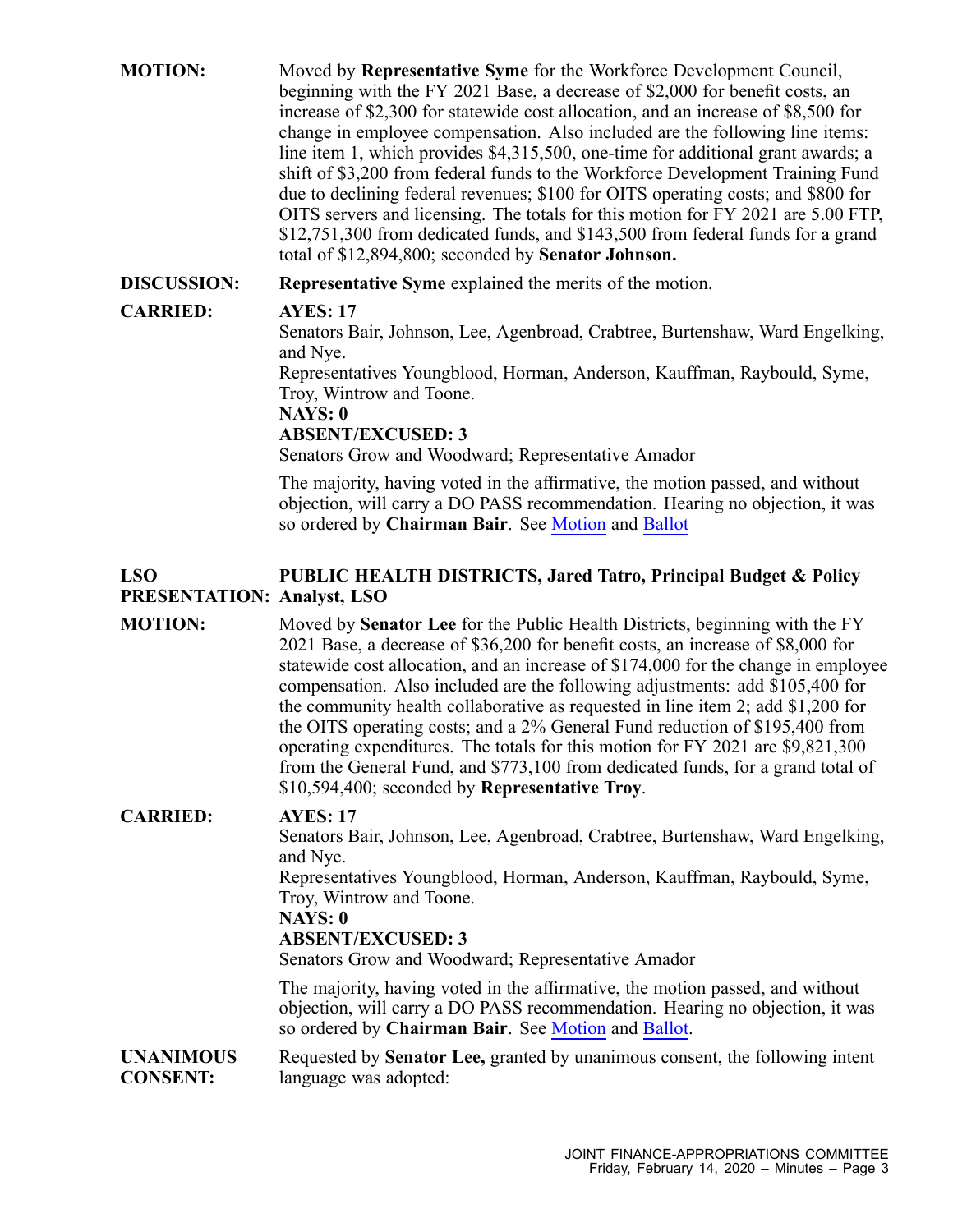**INTENT LANGUAGE:** MILLENNIUM INCOME FUND FUNDING. There is hereby appropriated to the Public Health Districts \$773,100 from the Idaho Millennium Income Fund for the period July 1, 2020, through June 30, 2021, for the purpose of no‐cost cessation services to Idahoans who want to quit tobacco use, with <sup>a</sup> primary emphasis on youth and pregnan<sup>t</sup> women. These moneys shall not be considered general state aid for the purpose of Section 39‐425, Idaho Code.

> CITIZEN REVIEW PANELS. Of the amount appropriated in Section 1 of this act, \$136,500 shall be distributed to each Public Health District at one‐seventh (1/7) of the total amount, which shall be used for the Citizen Review Panels pursuan<sup>t</sup> to Senate Bill No. 1341, as enacted by the Second Regular Session of the Sixty‐fourth Idaho Legislature. These moneys received by the Public Health Districts shall not be considered general state aid for the purpose of Section 39‐425, Idaho Code, nor shall the moneys be allocated through <sup>a</sup> board of trustees formula pursuan<sup>t</sup> to Section 39‐411, Idaho Code.

IMPROVING HEALTH TRANSFORMATIONS. Of the amount appropriated in Section 1 of this act, \$105,400 shall be distributed to Public Health District 4 for the purpose of improving health transformations. These moneys shall not be considered general state aid for the purpose of Section 39‐425, Idaho Code, and shall not be allocated through <sup>a</sup> board of trustees formula pursuan<sup>t</sup> to Section 39‐411, Idaho Code.

#### **LSO DIVISION OF VETERANS SERVICES**

# **PRESENTATION: Jared Tatro, Principal Budget & Policy Analyst, LSO**

**MOTION:** Moved by **Representative Syme** for the Division of Veterans Services, beginning with the FY 2021 Base, <sup>a</sup> decrease of \$178,800 for benefit costs, an increase of \$360,500 for inflationary adjustments, an increase of \$389,300 for replacement items, an increase of \$8,000 for statewide cost allocation, and an increase of \$420,000 for the change in employee compensation. Also included are the following adjustments: add 5.00 FTP and \$333,600 for the Blackfoot Cemetery Operations in line item 1; add \$6,609,500 for the added construction costs in line item 2; add \$139,000 for the Veterans Recognition Fund grants as explained in line item 3, and these funds are to be distributed at the discretion of the Veterans Recognition Committee; add 18.20 FTP and \$1,245,200 for the additional staffing in line item 4; add \$239,300 to reclassify nursing positions in line item 5; add \$154,700 for compensation market alignment in line item 6; add \$5,000 for the bariatric beds in line item 7; add \$415,100 for the 24/7 security in line item 8; add \$4,500 for OITS operating costs; add \$38,800 for OITS servers and licensing; add \$200 for OITS billings; and <sup>a</sup> 2% General Fund reduction of \$24,300 all from operating expenditures. The totals for this motion for FY 2021 are 367.20 FTP, \$1,213,300 from the General Fund, \$23,487,800 from dedicated funds, and \$21,485,700 from federal funds for <sup>a</sup> grand total of \$46,186,800; seconded by **Representative Kauffman**.

## **DISCUSSION: Representative Syme** discussed the motion.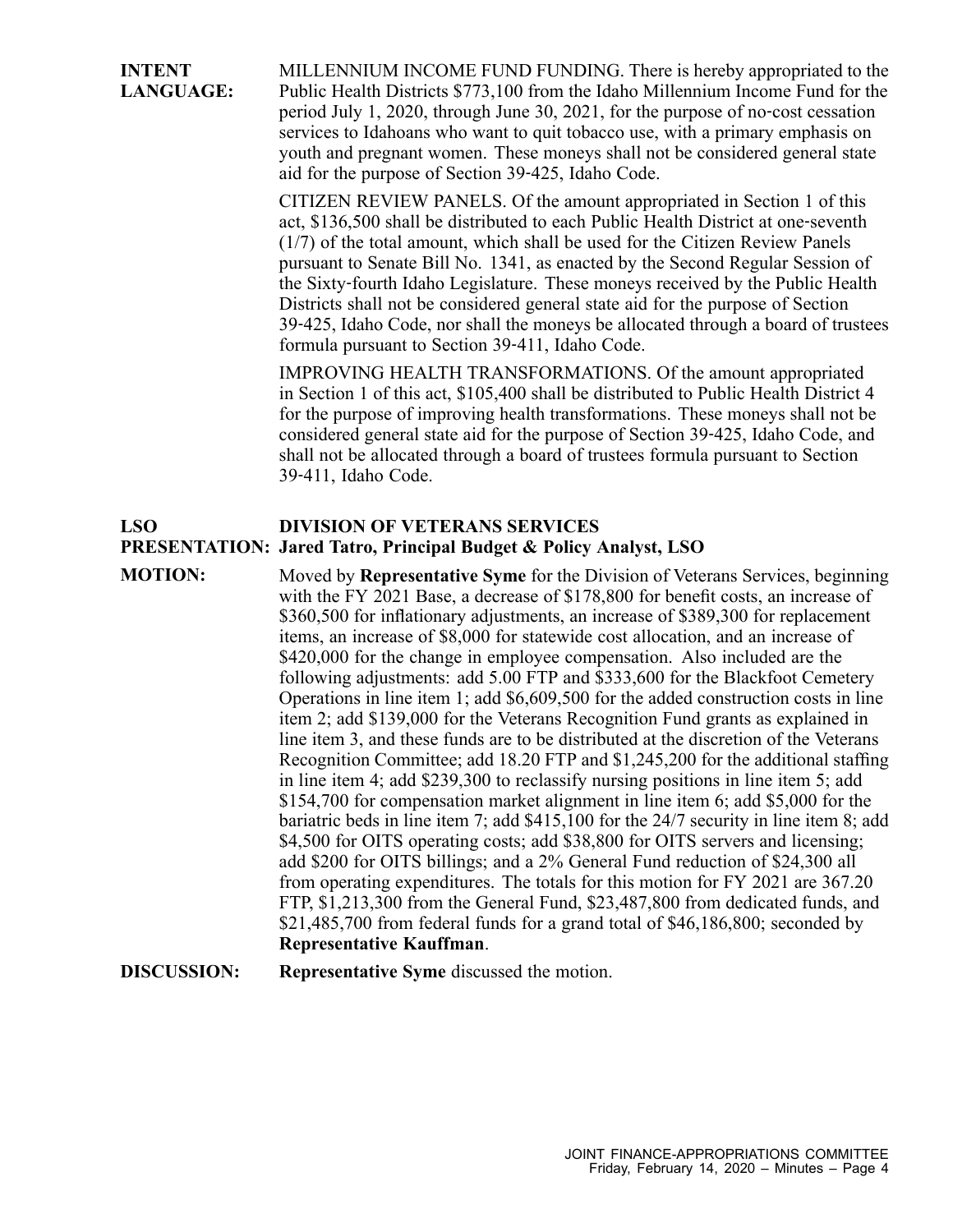## **CARRIED: AYES: 18** Senators Bair, Johnson, Lee, Agenbroad, Crabtree, Burtenshaw, Ward Engelking, and Nye. Representatives Youngblood, Horman, Anderson, Kauffman, Raybould, Syme, Amador, Troy, Wintrow and Toone. **NAYS: 0 ABSENT/EXCUSED: 3** Senators Grow and Woodward The majority, having voted in the affirmative, the motion passed, and without objection, will carry <sup>a</sup> **DO PASS** recommendation. Hearing no objection, it was so ordered by **Chairman Bair**. See [Motion](https://legislature.idaho.gov/wp-content/uploads/budget/JFAC/sessionrecord/2020/6.Economic Development/Self-Governing Agencies/Veterans Services, Division of/~Budget Setting/February 14, 2020/A.Motion.pdf?1582641992) and [Ballot](https://legislature.idaho.gov/wp-content/uploads/budget/JFAC/sessionrecord/2020/6.Economic Development/Self-Governing Agencies/Veterans Services, Division of/~Budget Setting/February 14, 2020/A.Ballot.pdf?1582641992). **UNANIMOUS CONSENT:** Requested by **Representatiave Syme,** granted by unanimous consent, the following intent language was adopted: REAPPROPRIATION AUTHORITY FOR A SECOND VETERANS CEMETERY. There is hereby reappropriated to the Division of Veterans Services any unexpended and unencumbered balances appropriated to the Division of Veterans Services from the Federal Grant Fund for <sup>a</sup> second veterans cemetery for fiscal year 2020, in an amount not to exceed \$6,414,900, to be used for nonrecurring expenditures related to the addition of <sup>a</sup> second veterans cemetery in southeastern Idaho for the period July 1, 2020, through June 30, 2021. The State Controller shall confirm the reappropriation amount, by fund, expense class, and program, with the Legislative Services Office prior to processing the reappropriation authorized herein. REAPPROPRIATION AUTHORITY FOR A FOURTH VETERANS HOME. There is hereby reappropriated to the Division of Veterans Services any unexpended and unencumbered balances appropriated to the Division of Veterans Services from the Federal Grant Fund and the Veterans Recognition Income Fund for the construction of <sup>a</sup> fourth veterans home for fiscal year 2020, in an amount not to exceed \$27,965,200 from the Federal Grant Fund and \$15,058,200 from the Veterans Recognition Income Fund, to be used for nonrecurring expenditures related to the construction of <sup>a</sup> fourth veterans home for the period July 1, 2020, through June 30, 2021. The State Controller shall confirm the reappropriation

CASH TRANSFER. Notwithstanding the provisions of Section 65‐703(2), Idaho Code, or any other provision of law to the contrary, there is hereby appropriated and the administrator of the Division of Veterans Services shall reques<sup>t</sup> the State Controller to make <sup>a</sup> transfer or transfers from the Idaho Veterans Recognition Fund to the Idaho Veterans Recognition Income Fund in an amount not to exceed the amount appropriated and/or reappropriated for the purpose of providing the state's required match for the establishment of <sup>a</sup> fourth veterans home in north Idaho for the period July 1, 2020, through June 30, 2021.

amount, by fund, expense class, and program, with the Legislative Services Office

#### **LSO PRESENTATION: Robyn Lockett, Principal Budget & Policy Analyst, LSO DIVISION OF HUMAN RESOURCES, OFFICE OF THE GOVERNOR,**

prior to processing the reappropriation authorized herein.